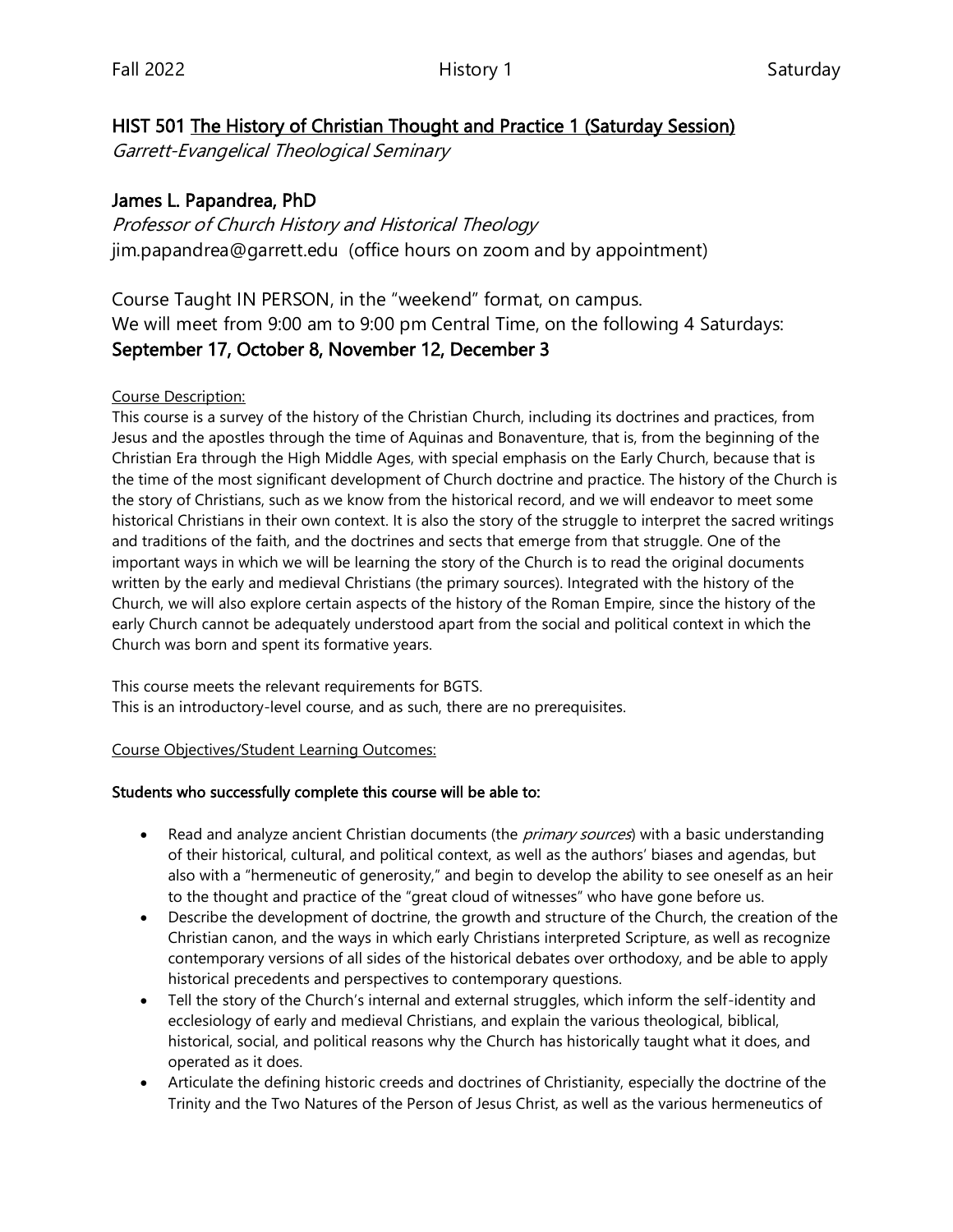atonement, in a way that would be understood by non-specialists, for example in an adult formation or preaching situation. Practice writing to articulate the concepts accurately.

- Dispel commonly held misconceptions about early and medieval Christianity and the Church.
- Incorporate early and medieval Christian devotional practices into personal and corporate worship.

#### Course Requirements:

Reading; participation in all three Saturday meetings (students may not register for this course if they cannot be present at all three meetings); submitting written questions for each unit; and writing four essays of 1,500 words each. Due dates for each of the four essays are listed below in the schedule. Grades will be based on written assignments, with some participation component.

# Class Schedule & Topics:

September 17 - Orientation and Introduction UNIT 1: Attributes of God; The Emergence of the Church UNIT 2: The Apostolic Fathers; Early Worship and the Sacraments

## September 24 – Essay #1 DUE

October 8 - UNIT 3: The Apologists; Logos Christology UNIT 4: The Christian Canon and the New Testament; The Theologians

## October 15 – Essay #2 DUE

November 12 – UNIT 5: Early Ecclesiology; The Nicene Creed UNIT 6: The Church After Constantine; The Fifth Century Councils

## November 30 – Essay #3 DUE

December 3 – UNIT 7: The Filioque Controversy; "Theories" (Hermeneutics) of Atonement

Conclusions and Wrap-up

December 13 – Essay #4 DUE

Required Textbooks (prices according to Amazon, as of March, 2022):

1) A Study Bible (Preferably one which includes the entire "Old Testament," that is, the Bible of the early/medieval Church, i.e., including the deuterocanonical books. [Note: The CEB, GNT, KJV/New KJV, and NIV/New NIV versions are NOT adequate translations for the study of Scripture or early Christianity.] If you already own an acceptable study Bible, you are not required to buy a new one. If not, the recommended study Bible is the New American Bible, Revised Edition (NABRE) ISBN: 978-1556652486 - \$17.88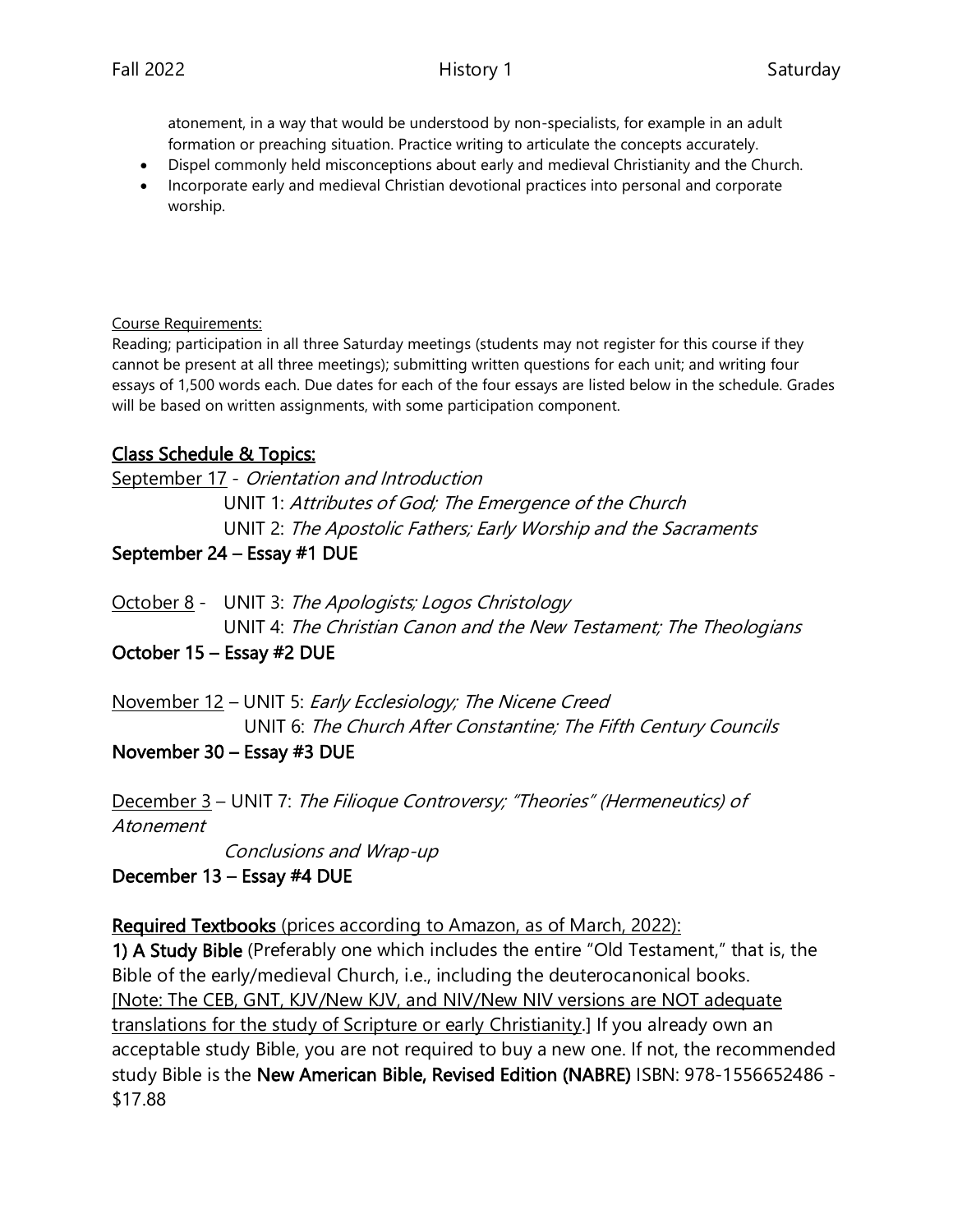2) Papandrea, James L. Reading the Church Fathers: A History of the Early Church and the Development of Doctrine (Revised and Expanded Second Edition, published by Sophia Institute Press) ISBN: 978-1644136560 - \$21.95 [NOTE: Do NOT get the first edition of this book published by Paulist Press – this will be incomplete and not match the course schedule, syllabus, or course pack.]

3) Papandrea, James L. *Trinity 101: Father, Son, Holy Spirit* ISBN: 978-0764820823 -\$11.99

4) Rhee, Helen. *Loving the Poor, Saving the Rich: Wealth, Poverty and Early Christian* Formation ISBN: 978-0801048241 - \$32.00

5) The History 1 Course Pack: The Primary sources. as well as some articles, will be distributed as part of a PDF, which will also include a detailed course schedule and detailed instructions for the assignments. This will be emailed to students in the week prior to the beginning of the class. Relevant Preparatory readings are to be done before the class meeting in which we will discuss them. Readings are divided by unit in the course pack – see the schedule above – the relevant class meeting is the due date for the corresponding reading assignments.

Please note that **permission is not granted to record this course** or any discussions that take place during this course. No one is allowed to record video. An exception may be made for the recording of audio only, in the case of a necessary accommodation for a documented disability. Such accommodations can only be approved by Student Access personnel, in consultation with the professor, for students with disabilities under the ADA/Section 504. If any part of the course will be recorded for reasons of disability accommodation, all students will be informed that the course is being recorded, though the identity of the person for whom it is recorded will remain confidential. Resulting audio-recordings are for personal use only, they may not be shared, and are to be destroyed at the conclusion of the course.

If you believe that you have a disability which requires any kind of accommodations in order for you to receive equal access to the benefits of this course, please know that Garrett-Evangelical Theological Seminary is committed to providing the most accessible learning environment as possible for students with disabilities. Should you anticipate or experience disability-related barriers in the academic setting, please contact Student Access to move forward with the established accommodation process. Email: student.access@garrett.edu; phone: 847- 467-5530.